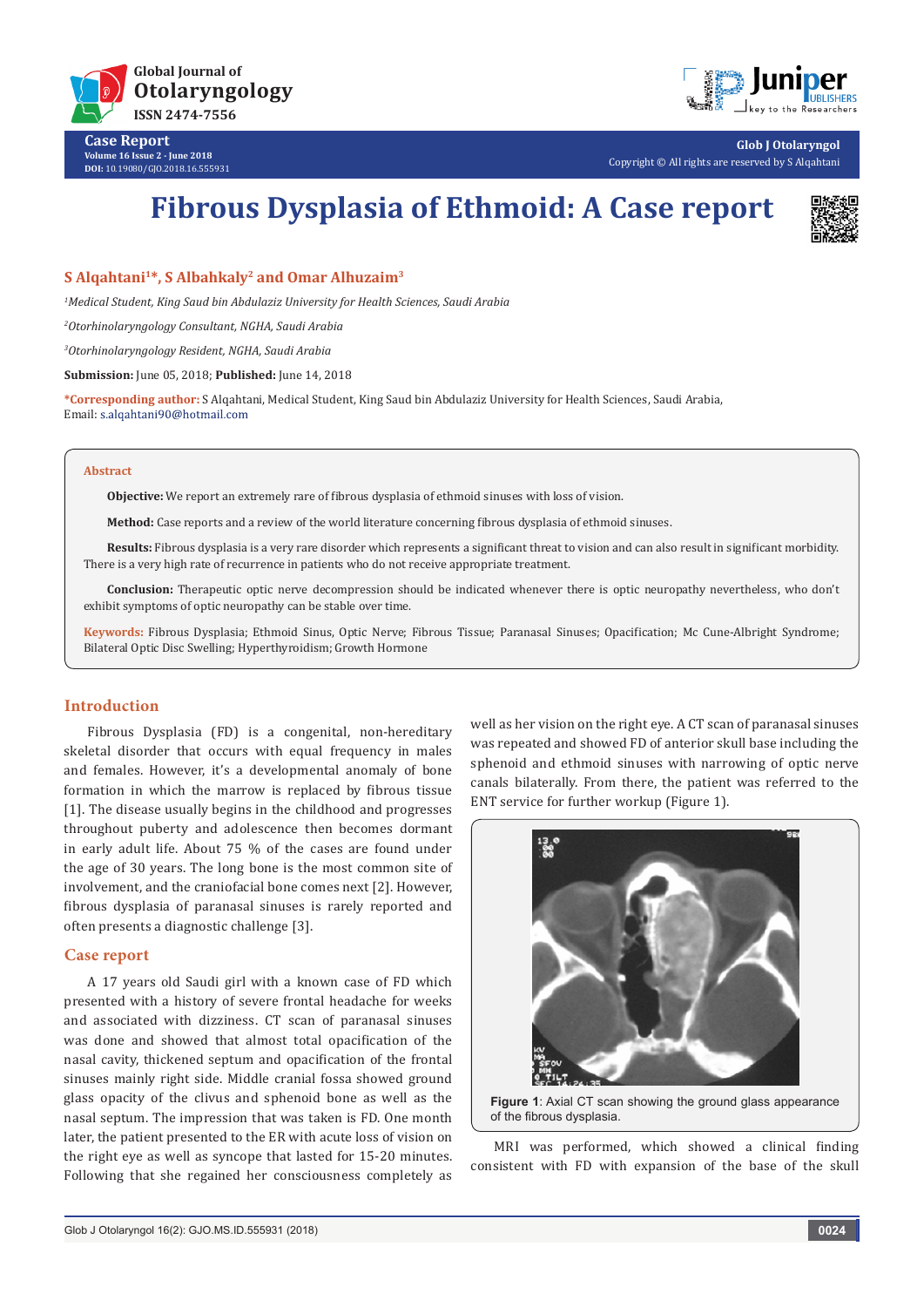causing encasement of the internal carotid arteries and the optic nerves. A biopsy was taken from the nasal septum and it was consistent with same diagnosis. The patient was further referred to the ophthalmology. Evaluation was performed and showed good visual acuity, but with significant visual field

defect on the right eye consistent with tunnel vision. On fundoscopy, bilateral optic disc swelling was noticed. A growth hormone level was within normal range. A right front temporal craniotomy and decompression of the optic canal and superior orbital fissure was done for her. Then, the patient was doing well for one year subsequent to the surgery. One-year post-operative, the patient experienced again the attack of headache, syncope and visual deterioration with a CT scan showing narrowing, encasement, of optic canal bilaterally with positive FD. This could be due to re-growth or incomplete decompression of optic nerve.

### **Discussion**

An idiopathic and benign pathologic condition of the bone in which fibrous tissues gradually expand and replace the normal bone. It was first described by Albright in 1937. It results from post zygotic activating mutation in the signaling protein Gs alpha. It may appear as a condition of the skeleton only or as a part of the McCune-Albright syndrome (MAS), which is clinically defined as FD. In combination with either café au lait skin pigmentation and / or at least one of a number of hyper functioning endocrinopathies, including precocious puberty, hyperthyroidism and growth hormone (GH) excess [4]. Here, we will present a case of FD of anterior skull base including the sphenoid and ethmoid sinuses with narrowing of optic nerve canals bilaterally causing visual deterioration in young aged woman (Figure 2).



Fibrous dysplasia has monostatic and polystotic forms, depending on whether one or more bones are affected, which are noted in 30% and 70% of patients, respectively. Malignant transformation is rare and is usually seen only in polystotic cases. Following the ribs and long bones, craniofacial bones are the second most common site of involvement and comprise 25% of the cases. Among FD of the head and neck, the maxilla and mandible are the most frequent sites to be involved, followed by the frontal, parietal and occipital bones. However, FD of the paranasal sinuses is very rare. It is usually secondary to the extension of the disease from adjacent bones. Most commonly, FD is asymptomatic until there is encroachment upon adjacent vital structures. Atypical pain in the head and face as well as sinusitis symptoms are most frequent observed clinical findings [5]. The «ground glass» bone appearance on C-T scans with bone window is the most useful radiographic sign for the diagnosis of FD. Treatment is aimed at correcting or preventing functional problems and achieving normal facial aesthetics [6].

 Findings at the 1-year follow up after the FD was initially diagnosed in our patient with visual deterioration, confirmed that watch-and-wait is not acceptable in cases of FD complicated by progressive optic neuropathy. Because of that, early optic nerve decompression is highly recommended to preserve visual function in patients with craniofacial FD causing visual disturbance [7], as the decompression of the cystic area and additional soft bone involvement can restore visual acuity [8]. The extent of disease, patient's symptoms and the degree of cosmetic deformity will determine the extent of surgery [9]. There is association between growth hormone and FD that growth hormone excess, as part of McCune Albright Syndrome, represented a statistically significant risk factor for the development of optic neuropathy, because it promotes growth and expansion of FD. The growth hormone is treatable early in its course. Yet, it is important to catch it early to prevent further increase in the hormone and because of the absence of growth hormone excess, the optic neuropathy is quite low, and with such a low rate, the prophylactic decompression for the optic nerve has a low injury risk [10]. In our case, the growth hormone was within normal level.

#### **References**

- 1. [Kavitha Vadde, David E \(2000\) Joint program in nuclear medicine.](http://www.med.harvard.edu/jpnm/tf99_00/april18/WriteUp.html)  [Fibrous Dysplasia.](http://www.med.harvard.edu/jpnm/tf99_00/april18/WriteUp.html)
- 2. [Tehranzadeh J, Fung Y, Donohue M, Anavim A, Pribram HW \(1998\)](https://link.springer.com/article/10.1007/s002560050456)  [Computed tomography of Paget disease of the skull versus fibrous](https://link.springer.com/article/10.1007/s002560050456)  [dysplasia. Skeletal Radiol 27\(12\): 664-672.](https://link.springer.com/article/10.1007/s002560050456)
- 3. [Feldman, Rao VM, Lowry LD, Kelly LD \(1986\) Fibrous dysplasia of the](https://www.ncbi.nlm.nih.gov/pubmed/3108764)  [paranasal sinuses. Otolaryng Head Neck 95\(2\): 222-224.](https://www.ncbi.nlm.nih.gov/pubmed/3108764)
- 4. [Cutler CM, Lee JS, Butman JA, FitzGibbon EJ, Kelly MH, et al. \(2006\)](https://www.ncbi.nlm.nih.gov/pubmed/17143235)  [Long-term outcome of optic nerve encasement and optic nerve](https://www.ncbi.nlm.nih.gov/pubmed/17143235)  [decompression in patients with Fibrous Dysplasia: risk factors for](https://www.ncbi.nlm.nih.gov/pubmed/17143235)  [blindness and safety of observation. Neurosurgery 59\(5\): 1011-1017.](https://www.ncbi.nlm.nih.gov/pubmed/17143235)
- 5. [Yenigun A, Akyuz S \(2015\) Isolated fibrous dysplasia of the ethmoid](https://www.ncbi.nlm.nih.gov/pmc/articles/PMC4857318/)  [sinus. SAGE Open Med Case Rep 3: 2050313X14568132.](https://www.ncbi.nlm.nih.gov/pmc/articles/PMC4857318/)
- 6. [Tung-Lung Tsai, Ching-Yin Ho, Yuan-Ching Guo , Winby Chen , Ching-](https://www.ncbi.nlm.nih.gov/pubmed/12716014)[Zong Lin \(2003\) Fibrous Dysplasia of ethmoid sinus. J Chin Med Assoc](https://www.ncbi.nlm.nih.gov/pubmed/12716014)  [66\(2\):131-133.](https://www.ncbi.nlm.nih.gov/pubmed/12716014)